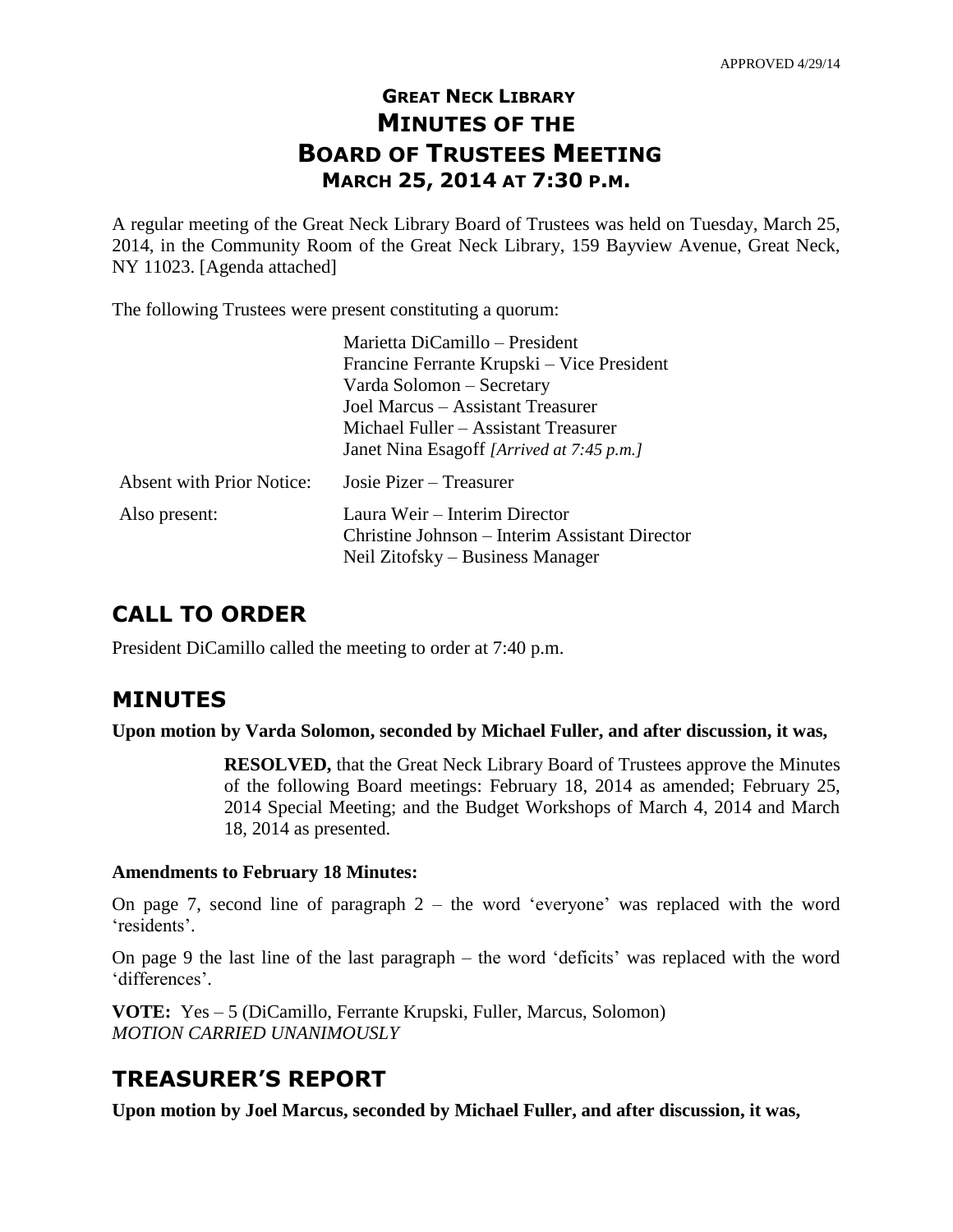**RESOLVED,** that the Great Neck Library Board of Trustees accept the following financial reports which have been reviewed by the Treasurer:

 $\overline{\phantom{a}}$  , and the contract of the contract of the contract of the contract of the contract of the contract of the contract of the contract of the contract of the contract of the contract of the contract of the contrac

- March 25, 2014, Treasurer's Report;
- Warrant dated February 8, 2014 through March 7, 2014, Paid Checks numbered 0031878 through 0031882, 0031904 through 0031909, 1268 through 1270 and 47914 through 47940, and To-Be-Paid Checks numbered 47941 through 48028, the sums set against their respective names, amounting in the aggregate to \$270,965.56;
- **Payroll Warrants for pay dates February 6, 2014 and February 20, 2014 which** have been reviewed by the Treasurer, in the amounts of \$151,881.51 and \$155,210.39 respectively, for a total of \$307,091.90.

## *Public Comment: Ralene Adler*

*[Trustee Esagoff entered at this point at 7:45 p.m.]*

**VOTE:** Yes – 6 (DiCamillo, Ferrante Krupski, Fuller, Nina Esagoff, Marcus, Solomon) *MOTION CARRIED UNANIMOUSLY*

President DiCamillo inquired whether the bill from the Great Neck School District for conducting the referendum on behalf of the Great Neck Library would be offset by the PILOT monies. Mr. Zitofsky reported that he has not yet heard from the School District. He was asked to follow through.

# **PAYROLL CHANGES**

**Upon motion by Michael Fuller, seconded by Varda Solomon, and after discussion, it was,**

**RESOLVED,** that the Great Neck Library Board of Trustees accept the Payroll Changes of February 8, 2014 through March 7, 2014 as presented, and which have been reviewed by the Finance Committee.

**VOTE:** Yes – 6 (DiCamillo, Ferrante Krupski, Fuller, Marcus, Nina Esagoff, Solomon) *MOTION CARRIED UNANIMOUSLY*

# **REPORTS**

President DiCamillo announced that the Personnel Committee meeting scheduled for March 26 has been cancelled. The committee chair is away and Ms. DiCamillo is unable to chair the meeting due to other commitment.

# **Branch Committee**

Trustee Fuller reported that a meeting has been set for April 1, 2014, at 7:30 p.m. in the Main Library. [The location was subsequently changed to the Parkville Branch.]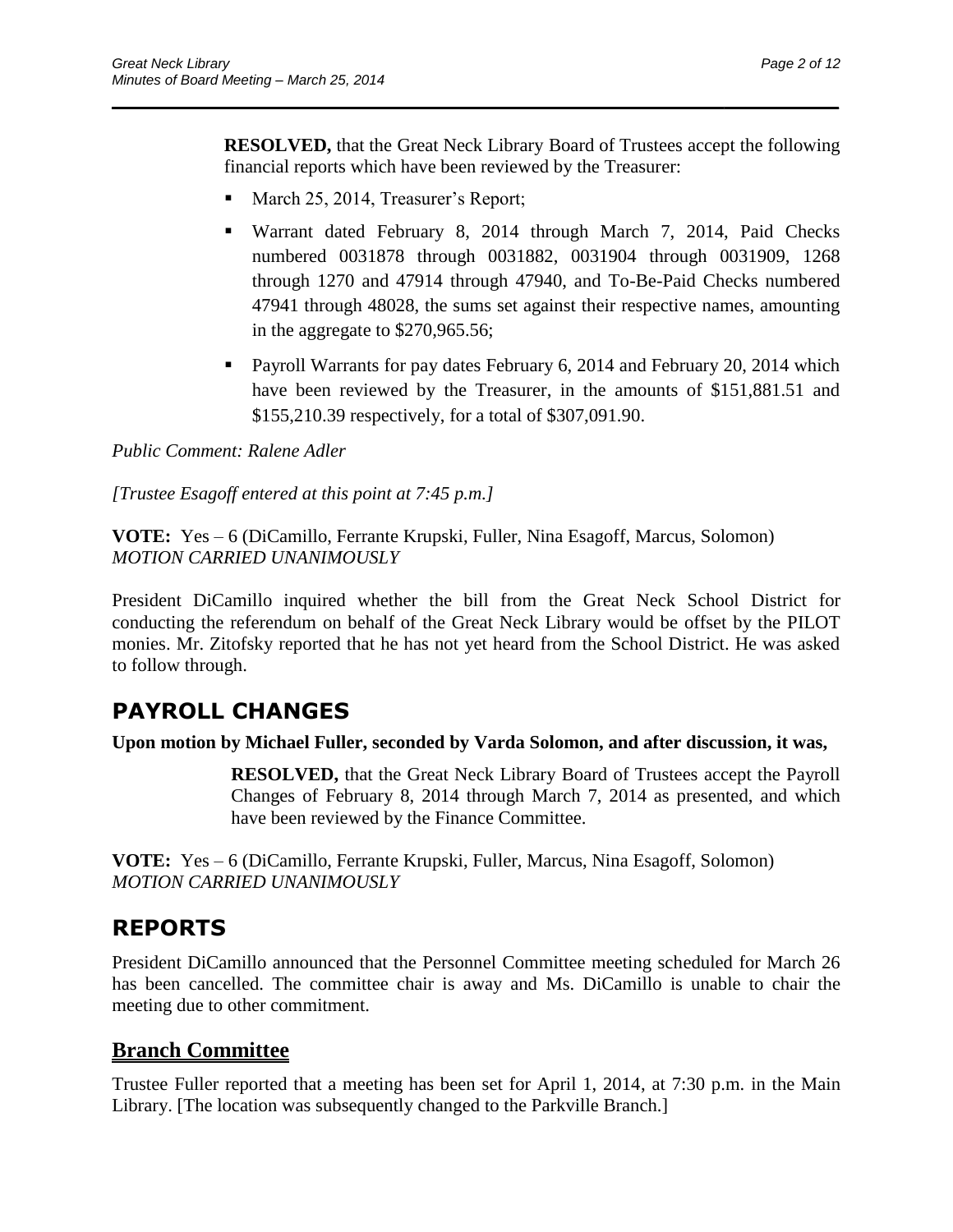He stated that the Board at the last meeting had approved work on the air conditioning unit at the Parkville Branch. Work will begin when the weather gets warmer. He inquired if the air conditioning is a part of the renovation of the branch and was told that it is, and the only project not included is the replacement of the doors. The Interim Director was asked to find out how long it will take to complete the work on the air conditioning. This is needed so the Board can evaluate which portion of the work on the branch can be done first.

 $\overline{\phantom{a}}$  , and the contract of the contract of the contract of the contract of the contract of the contract of the contract of the contract of the contract of the contract of the contract of the contract of the contrac

President DiCamillo asked that a full report on the upgrades to the Parkville Branch, which should include an analysis of expenditure, be submitted to the Board for review and approval. The Interim Director was asked to put the report together for the April 1st Branch Committee meeting. President DiCamillo reiterated that no work should begin before Board approval.

She inquired about the cost for the internal moving of the items at Parkville and whether bids have been obtained. Trustee Fuller explained that it was previously thought that staff could move the books from one space to the other but then the issue of insurance came up and the idea was dropped. The Interim Director reported that she has some other ideas on the moving of the books.

## *Public Comment: Ralene Adler*

# **Building Advisory Committee (BAC)**

President DiCamillo reported that the next BAC meeting is on April 8th when Calgi Construction and KG&D Architects will present upgraded plans for the renovation.

## Relocation Committee

Trustee Ferrante Krupski thanked President DiCamillo for chairing the meeting during her absence in February. The last meeting was March 20th when Calgi presented a timeline of what to expect from April to August 2014. She highlighted some of the activities that will take place during this period.

Trustee Ferrante Krupski also reported that Kris Bauman, Levels staff member, attended the meeting and provided an update on Levels. Saddle Rock School was a possible location for the Levels program during the renovation, but then they preferred the idea of utilizing the Station Branch on Friday and Saturday evenings when the branch is closed, and this will minimize expenses. Charlie Wohlgemuth, Head of Maintenance, also reported on storage.

The floor plans for Lakeville and Station Branches will be needed for the next meeting on April 22nd. They will discuss the library's artwork and historical collection.

President DiCamillo added that the cost of the trailer should be adjusted since Calgi said it should be put into place earlier than originally planned, possibly July or August. The location will be on the grassy area outside the Children's Room along Bayview Avenue.

## *Public Comment: Ralene Adler*

## BRIT (Building Relocation Internal Team)

Interim Assistant Director Christine Johnson reported that two members of the committee visited the branches and measured the back rooms and public spaces at both Parkville and Station. She hopes to move the AV collection from Main to the current AV area at the Station Branch, and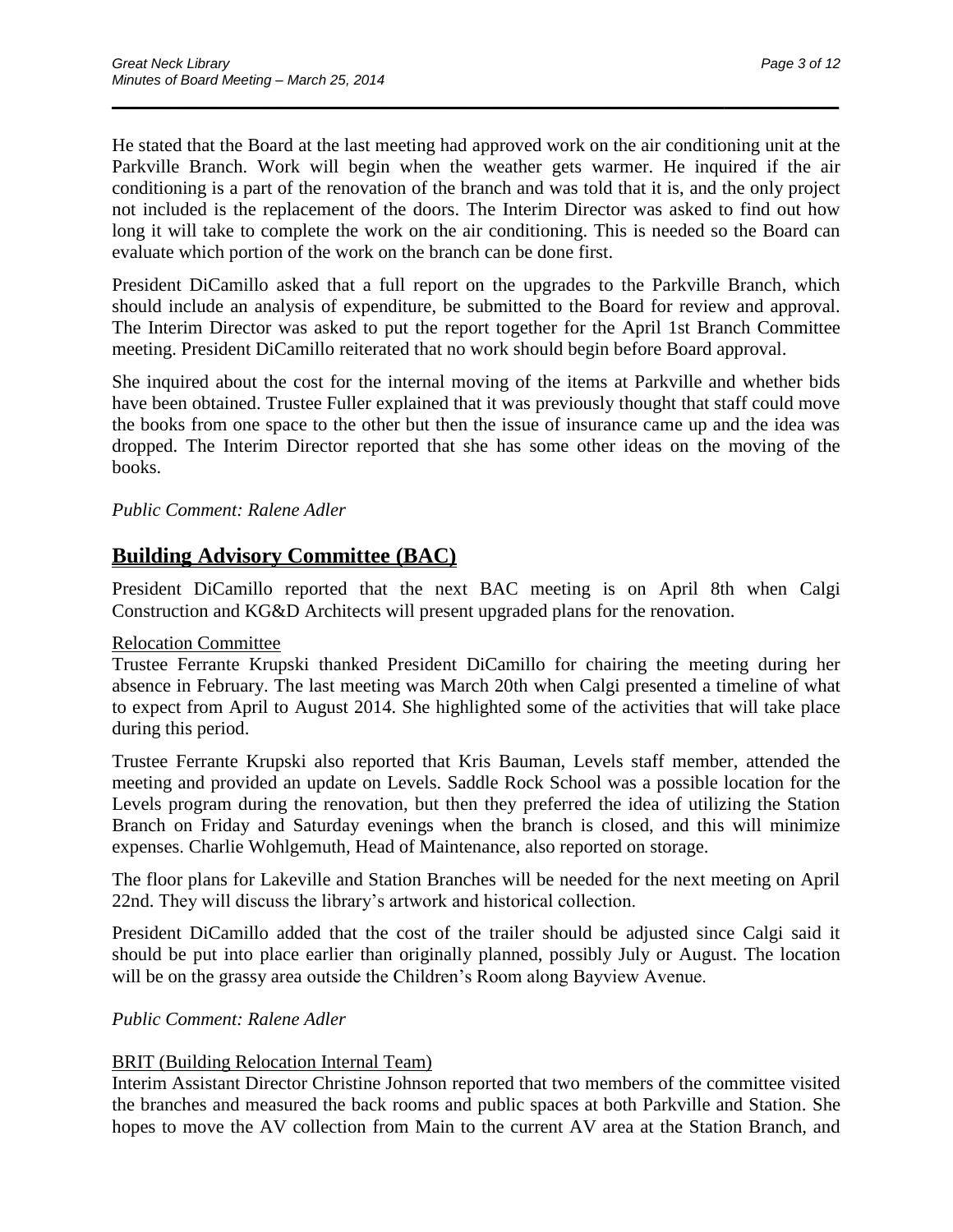she feels that the AV patrons will have a nice selection. The cost for the additional phone line is a big expense. The weeding project continues.

 $\overline{\phantom{a}}$  , and the contract of the contract of the contract of the contract of the contract of the contract of the contract of the contract of the contract of the contract of the contract of the contract of the contrac

Trustee Solomon inquired about the floating book collection to which Ms. Johnson replied that it will be launched on April 1st, experimenting with 28-day large type books for four to six weeks. If this is successful, then the express book collection will also become part of the floating book collection. She further explained how the system will work and how staff will be able to determine which material belongs to the owning location. This change in procedure will reduce transit time for books.

## *Public Comment: Ralene Adler, Karen Rubin*

## FUNDRAISING COMMITTEE

President DiCamillo reported that the next meeting is April 28th at 7:30 p.m. at the Station Branch and it is open to the public.

## GRANTS

(See the Interim Director's Report on page 7 for information on legislative grant)

President DiCamillo asked Ms. Weir to remind Legislator Birnbaum about the funding for bike racks.

Interim Assistant Director Johnson reported that the Library received an unsolicited application from the Manhasset Good Neighbor Green Tree Foundation which targets programs for teens/young adults in the Town of North Hempstead. The deadline for submitting the application was March 14, 2014. Levels applied for the grant for \$11,700 to help with storage, computer and equipment that can be used both during and after the closure.

## *Public Comment: Ralene Adler*

## **Director Search Committee**

Committee Chair Ferrante Krupski reported that the deadline for submitting applications for the in-house posting is March 31, 2014. At the time of this meeting, no resumes have been received.

# **Long Range Planning Committee**

Trustee Nina Esagoff reported that once she has received input from staff regarding the Long Range Plan, a meeting will be scheduled in April.

President DiCamillo explained that she had suggested to Trustee Nina Esagoff that the meeting be postponed since the committee might want to go back to having staff making some recommendations to the committee since they are personally aware of the scenarios with the relocation. She thanked Trustee Nina Esagoff for accommodating her request.

A member of the public asked that at the next Long Range Planning Committee meeting, information on the square footage, lease expiration date and financial terms of the leases for the Lakeville and Station Branches be available.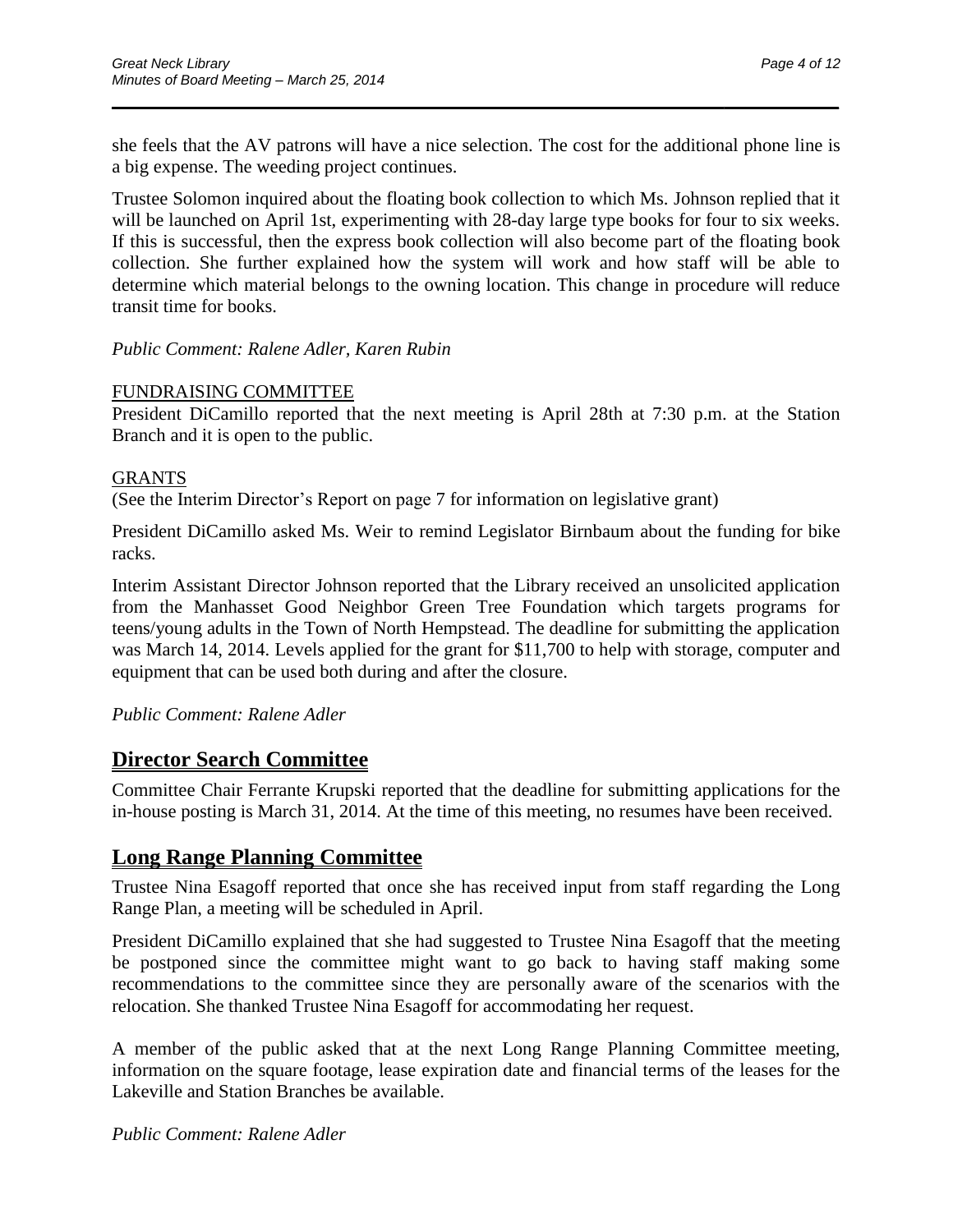# **Policy & Bylaws Committee**

Trustee Marcus reported that a date will be set for the committee to review policy changes.

 $\overline{\phantom{a}}$  , and the contract of the contract of the contract of the contract of the contract of the contract of the contract of the contract of the contract of the contract of the contract of the contract of the contrac

# **Staff Reports**

Trustee Solomon noted that the attendance for the music program as listed in the adult programming report is 158 in a room with a stated capacity of 150, of which 27 were nonresidents. She inquired about the capacity of the Community Room and how attendance is monitored since the programs are for Great Neck residents. She was assured that the proposed policy which is being aired for the second time tonight will address her concerns.

The Reference Department report stated that staff members Jonathan Aubrey and Mike Meehan will be interviewing Ms. Tesoriero, a longtime Great Neck resident, and once completed, it will be a part of the Library's Local History Collection. President DiCamillo inquired if there is a cost associated with this, and why this was not brought before the Board of Trustees for recognition. Ms. Weir was asked to find out the cost factor and report back to the Board of Trustees. Trustee Solomon stated that her understanding was that this is a part of a Levels project and any expenditure incurred would be in the Levels budget.

Trustee Solomon also noted that the Circulation Department reported that 224 new library cards were processed and 121 patrons signed up for email alerts during the month of February. She inquired if there is a place on the application for filling in email addresses and if there are check boxes saying "*please add me to your mailing list".* She also suggested that the applications should have a check box *I would like to be notified of library events by email or postage.* This information should be gathered at the time of application*.* She is eventually looking at mailing the newsletter to the public through e-mail. Trustee Fuller added that the check boxes should have the flexibility of opting out.

President DiCamillo thought this was a good suggestion and we can capitalize on this to use their email addresses for other information.

*Public Comment: Ralene Adler, Karen Rubin*

# **Interim Assistant Director's Report**

Text of written report below:

## Weeding

Attached is a summary of the weeding project to-date. We will continue to weed at a similar pace until all sections of the collection has been reviewed.

A positive offshoot of our weeding has been our ability to gift needed materials to a number of worthy charities. A letter was received from Setubandh Library, a local Indian organization thanking us for the donation of Gujarati materials. Five boxes of Persian discards have been sent by a local organization to a nursing home in Israel; two additional boxes have found a home at the Great Neck Senior Center on Grace Avenue.

Our braille collection was divided between Access Braille, a charitable organization in California, and the Xavier Society for the Blind in New York. We will also be sending discarded books on CD to the Xavier Society. Shipping for materials for the blind and sight impaired is free as long as the boxes are labeled appropriately.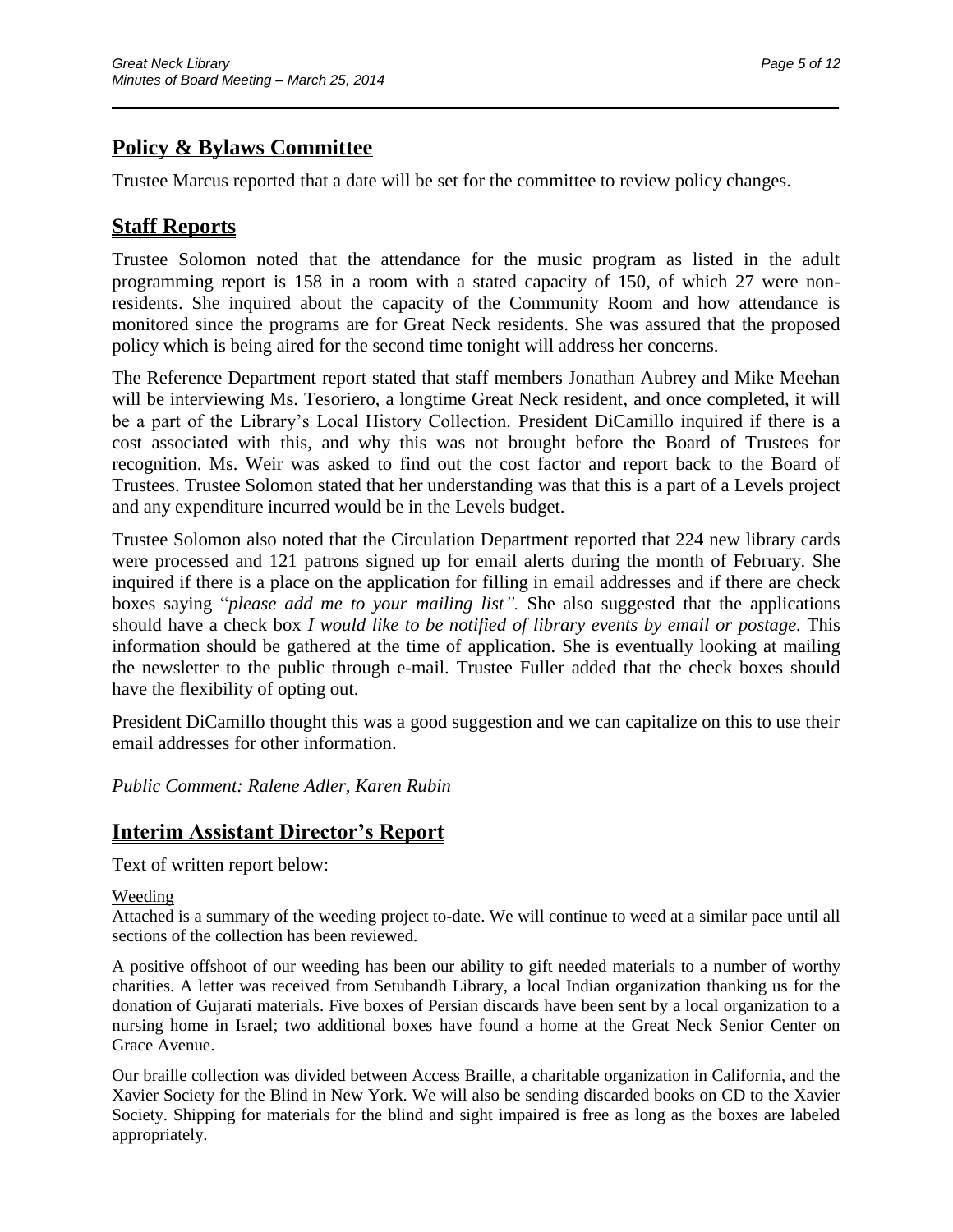Rebecca Gilliar has been collecting discarded children's and Christian materials for a local Baptist organization.

 $\overline{\phantom{a}}$  , and the contract of the contract of the contract of the contract of the contract of the contract of the contract of the contract of the contract of the contract of the contract of the contract of the contrac

In addition, we continue to send a great deal of materials to Better World Books. For 2014 to-date, our commissions are \$236.93 with an additional \$78.98 going to our non-profit partner, Worldfund: Campus Partnership.

#### Bound Periodicals

The bound periodicals have mostly found homes; there are 3-4 titles for which I am waiting for confirmation from Rebecca Gilliar. Otherwise, as of April 15, I will be offering those remaining titles to local libraries via the listserv. This project has freed up 167 linear feet in the Bookroom.

#### Staff Appreciation Brunch

On Wednesday, February 12, Staff enjoyed a hot buffet and waffle bar compliments of the Board of Trustees. All attendees enjoyed the event and the food. Special thanks to Wanda Lei, Jamie Eckartz, Grace Ferrara and Dana Zachary for their efforts in helping to plan, decorate and set-up, and even prepare the waffles. A good time was had by all. Two lucky staff members, Jackie Metz and Jill Balk, won the drawing for the slightly used waffle irons.

#### RFID Meeting

On February 11, I met with Don Jannazzo from 3M. He is the representative that assisted Jane Marino in the preparation of a budget for the RFID grant from New York State. Don shared the budget with me, which clarified for me, what Jane's thought process was. After reviewing this budget, I think that we may be able to use the initial \$100,000 for tagging of circulating books only (no Reference or A/V) along with the required staff set-up and checkout stations and likely we can implement a small number of self-check stations. In this manner we can implement the project in stages, i.e. add security gates and/or the automated self-return and sorting stations in the future. I am preparing a more thorough report that I will distribute in advance of the special April 7 Board meeting.

#### Building & Relocation Internal Team (BRIT)

Our team has developed a report outlining a recommended public service plan for the Station and Lakeville branches. This report has been submitted to the President of the Board and the members of the Relocation committee for review. Wanda Lei and Dana Zachary, two Technical Services employees, went to the backroom areas at Station to measure the spaces for staff placement as outlined in the BAC's Interim Report. From their visit, it appears that locating the offices for the Director, Business Office, Programming and our web designer, should not be difficult to accomplish. Janet Fine and Garry Horodyski visited the back areas at Parkville, and have confirmed that it can easily accommodate the Technical Services and Inter-Library Loan/Reserves departments; with room for a call center, if approved. Pam Levin and Deidre Goode prepared a master schedule for use of the Community Room at Station. Based on this plan, we should be able to accommodate our more popular children's and adult programs during Main's closure.

#### John Cotton Dana Award Application

In February, I submitted an online application for the John Cotton Dana Library Public Relations Award. This award honors outstanding library public relations projects for the previous year. I submitted an application for our efforts to pass the bond referendum. Winners of the award receive a \$10,000 prize. At the time that I submitted the form, I did not realize that it was Board policy to review all of these types of submittals. My application consisted of a narrative of our project and included all of the Bookmark pieces that were distributed to the public as well as a description of the public "town hall" style meetings that we offered. Eight winners will be announced in late April.

#### Technical Services

In February, Dana Zachary joined our department as our new temporary, part-time librarian. Dana has been a great help in clearing out some of the backlog of projects that occurred with my assuming the role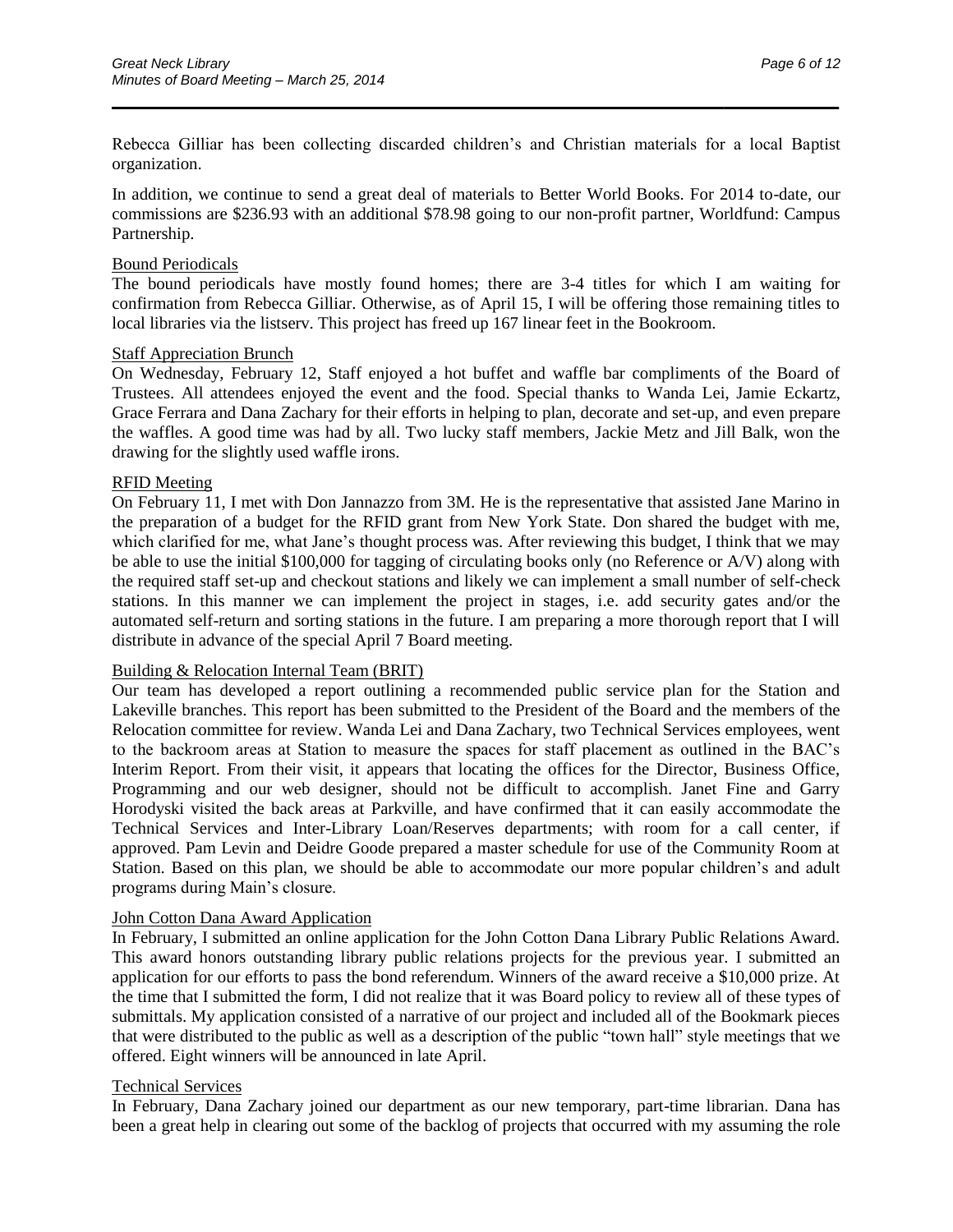of Interim Assistant Director. In addition, Dana has been instrumental in expediting the weeding of many older materials in the adult non-fiction collections. Unfortunately, we are still down two full-time clerks due to health issues. The rest of the department has been wearing many additional hats to cover the loss of these two key employees.

 $\overline{\phantom{a}}$  , and the contract of the contract of the contract of the contract of the contract of the contract of the contract of the contract of the contract of the contract of the contract of the contract of the contrac

We would not be able to continue to function without the energy and enthusiasm of our part-timers, librarian Marleen Wiercx, who is also key in the weeding project, and clerks, Wanda Lei, Jamie Eckartz and Rose Huang. And, as mentioned in the weeding summary, Jeff Nagel and Jill Balk have been managing the onslaught of discards with their usual good spirits as evidenced by the photo. [End of written report]

# **Interim Director's Report**

Text of written report below:

#### User Group Meetings with Architects

Erik Kaeyer, Russ Davidson and Susan Davidson of KG&D Architects visited the Main Library on Tuesday, March 4 to interview staff for their input into planning interior spaces. This was the second User Group meeting held by KG&D in recent months. Eric, Susan and Russ met with staff from each department for about 20 minutes. These interactive discussions present an opportunity for staff to describe how the library is currently used, point out the strengths and weaknesses in the existing plan, and to make suggestions as to how operations and procedures might be improved. These meetings offer an opportunity for staff to review the design of the building as presented by the architects and make suggestions to changes that might improve workflow, make better use of spaces and improve general operations. The exercise helps the architects understand how a space is used so they can plan for efficient use of space. The first User Group meeting, held on January 7, 2014 resulted in a reconfiguration of the first floor design, moving the Audiovisual Room out from under the Mezzanine, and over to the area that is presently used as the Reading Room. I was asked to sit in on each of the interviews.

#### Grants

Elizabeth Olesh, Assistant Director of the Nassau Library System is coming to the Great Neck Library On Thursday, March  $27<sup>th</sup>$  to give Chris Johnson and me a better understanding of how to fill out the New York State Construction Grant application as it applies to a building project that has been funded through the issuance of tax-exempt bonds. The application must include a copy of the final official statement relating to the issuance, a full debt service schedule, a detailed breakdown of funding sources, and a cost estimate of the entire project.

I received a letter from Nassau County Legislator Ellen Birnbaum introducing herself as the newly elected Legislator representing the  $10<sup>th</sup>$  Legislative District. In her letter she notes that she is initiating a capital project helping libraries obtain funds for enhancement of their properties, including such items as benches, lighting and flowers, trees or shrubbery. The need for enhanced outdoor lighting has been an ongoing plea from both the public and staff. I was in touch with Eric Kaeyer about helping me obtain a cost estimate for such a project, which would run concurrently with the renovation project. An original site plan of the parking area lighting system was retrieved for Erik's review. He has several sources that will be able to cost out the project. Legislator Birnbaum limits the submission to one application at a cost not to exceed \$40,000. If the Parking Area lighting project is estimated to cost more, perhaps I can submit the project to the NYS Construction Grant program and fund the Patio Garden with Ms. Birnbaum's capital project. I have called her office for an application.

## Relocation:

I toured the Atria at Cutter Mill Independent Living Facility on Thursday, March 6, with Public Relations person Megan Branigan. She enthusiastically agreed to host the occasional Library program in their large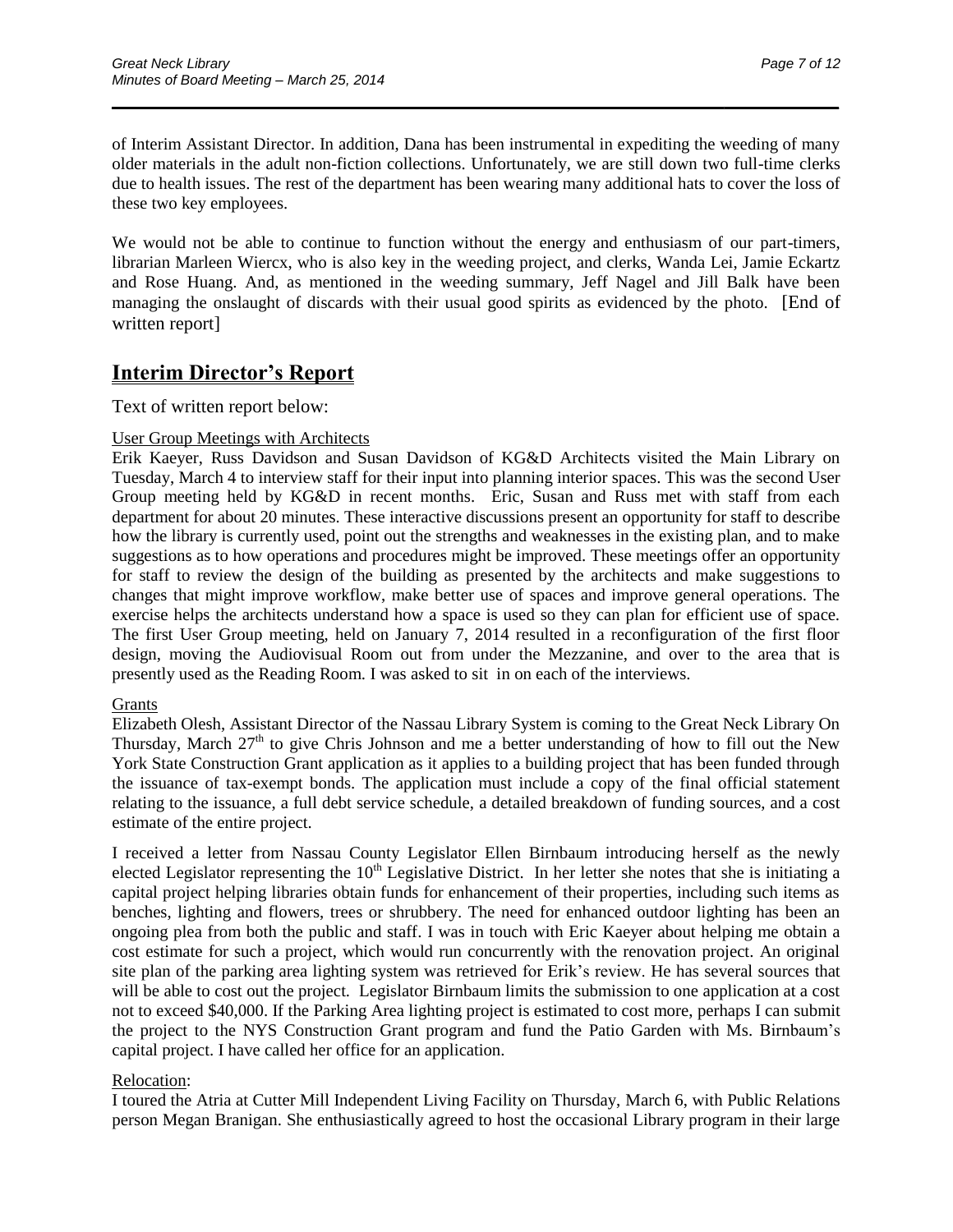Community Room. I have asked her to supply me with the legal seating capacity number for that room so we can plan accordingly. [End of written report]

 $\overline{\phantom{a}}$  , and the contract of the contract of the contract of the contract of the contract of the contract of the contract of the contract of the contract of the contract of the contract of the contract of the contrac

Interim Director Weir reported on an item that was not in her written report. She, along with Pam Levin and Deidre Goode, visited PATV in Lake Success and they were given a tour of the facility. Ms. Levin suggested the possibility of the Children's Department televising story hours on Public Access TV during the renovation period. This would require the Library becoming a member of PATV for a one-time-fee of \$150 and an additional \$50 for each staff sent for training. She was instructed to bring this to the Finance Committee.

Interim Assistant Director Christine Johnson noted that there are copyright considerations, and the library might have to use only books in the public domain if they televised the story hour.

Karen Rubin, a member of the public, informed the Board that PATV is only available in the incorporated areas of Great Neck and not in the unincorporated villages of Great Neck.

*Public Comment: Ralene Adler, Karen Rubin*

# **OLD BUSINESS**

## **Policy Manual Changes – Third Reading**

(i) RESPONSIBILITIES OF TRUSTEES (200-20) OVERDUE NOTICES, FINES (700-45)

> **Upon motion by Joel Marcus, seconded by Michael Fuller, and after discussion, it was,**

> **RESOLVED,** that the Great Neck Library Board of Trustees approve the changes to the Board Policy Manual specifically regarding Section 200-20 (Responsibilities of Trustees) and Section 700-45 (Overdue Notices, Fines), as amended, and for these changes to be incorporated in the Board Policy Manual. [see below for policies]

Proposed Policy Section 200-20

Trustee relations with library personnel should remain cordial and friendly at all times. Trustees should not manage or direct library personnel in the librarians' **their** execution of their responsibilities and duties. The Library Director is responsible for each librarian's **their** assigned duties.

If a trustee feels that an aspect of a librarian's **an employee's** behavior or job description should be modified then the trustee must express the concern to the Library Board President. The Library Board President can then decide, in consultation with the Personnel Committee, if necessary, whether to convey the concern to the Library Director. The Library Director will determine whether **such** change would be **beneficial or necessary and how such changes would be implemented.** useful and to carry out the recommended changes.

Trustee Nina Esagoff pointed out that there were some changes made to policy section 200-20 at the previous reading which have not been made. Before the Board voted, the changes were reviewed and made. [Deletions are struck through and additions are in bold face.]

Proposed Policy Section 700-45 Overdue Notices, Fines

The Great Neck Library accepts three methods of payment for overdue fines and bills. These methods are cash, check and credit card/debit card via Ecommerce. Ecommerce, accessible only through the internet, is an online payment service which allows patrons to pay fines and bills via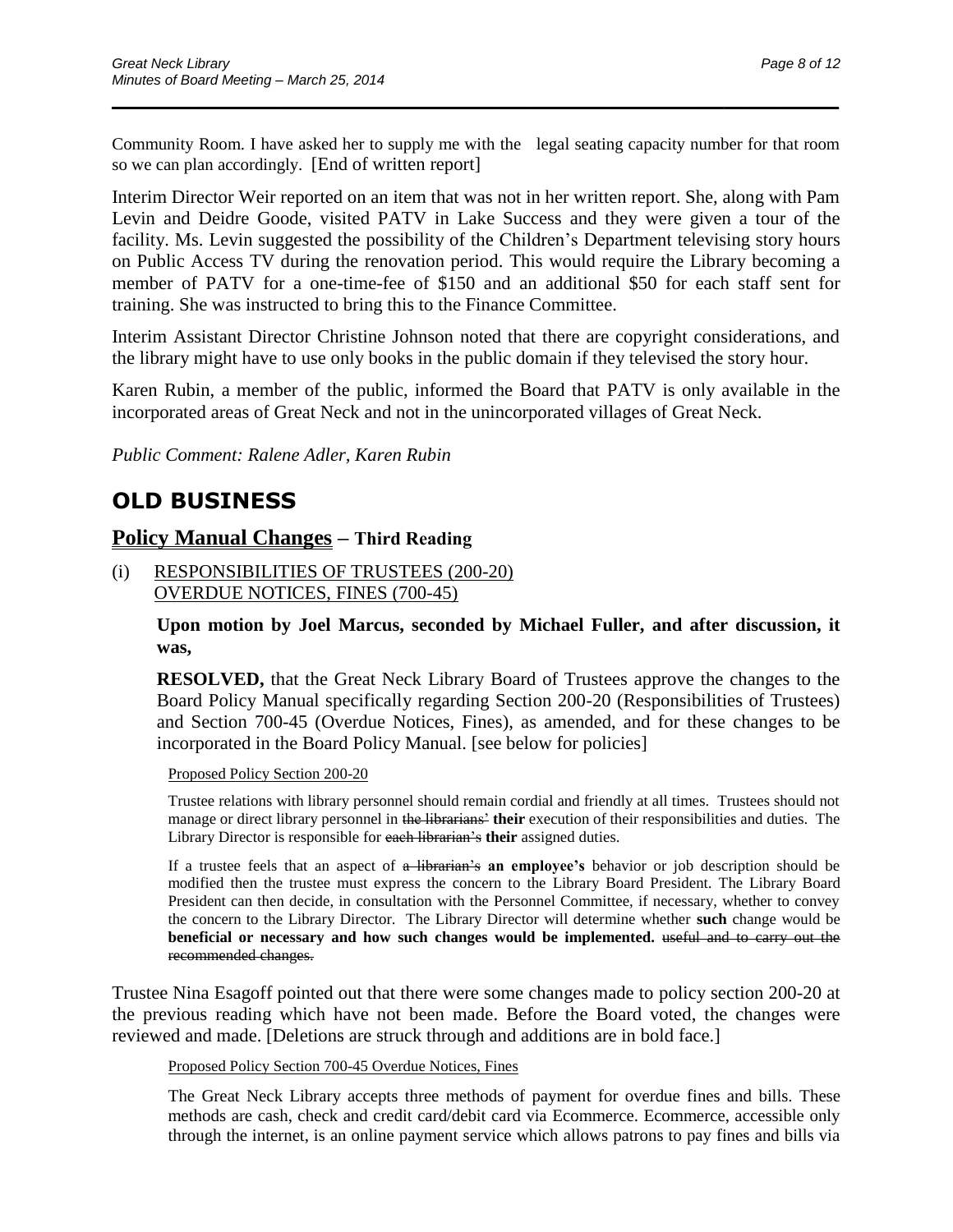the Library's catalog. Credit card information is not stored on the Library's servers and the information is encrypted before it is transmitted to PayPal via a secure gateway connection. The following credit cards are accepted: Mastercard, Visa, Discover. Debit cards must display the logo for Mastercard or Visa. Charges in excess of \$3 may be paid by credit or debit card through Ecommerce.

 $\overline{\phantom{a}}$  , and the contract of the contract of the contract of the contract of the contract of the contract of the contract of the contract of the contract of the contract of the contract of the contract of the contrac

#### *Public Comment: Ralene Adler*

**VOTE:** Yes – 6 (DiCamillo, Ferrante Krupski, Fuller, Marcus, Nina Esagoff, Solomon) *MOTION CARRIED UNANIMOUSLY*

## **Policy Manual Changes – Second Reading**

#### (1) GASB 54

GASB has issued Statement No. 54, *Fund Balance reporting and Governmental Fund Type Definitions* (GASB 54). The objective of this Statement 54 is to enhance the usefulness of fund balance information by providing clearer fund balance classifications that can be more consistently applied.

#### **Fund Balance Classifications (pursuant to GASB Statement 54)**

Fund balance classifications will be reported by the Library in accordance with accounting standards issued by the GASB.

#### **General Policy**

Fund balance measures the net financial resources available to finance expenditures within current or future periods. The Library's Unassigned General Fund Fund Balance will be maintained to provide the Library with financial stability and a margin of safety to fund unanticipated contingent expenditures that may occur unexpectedly during the fiscal year. The Unassigned General Fund Fund Balance used for these purposes may only be appropriated by resolution of the Board of Trustees unless voter approval is required.

Any portion of Fund Balance may be applied or transferred for a specific purpose either by voter approval if required by law or by formal action of the Board of Trustees if voter approval is not required. Amendments or modification to the applied or transferred fund balance must also be approved by formal action of the Board of Trustees.

The Board of Trustees shall delegate the authority to assign fund balance, for encumbrance purposes, to the person(s) to whom it has delegated the authority to sign purchase orders. In circumstances where an expenditure is incurred for a purpose for which amounts are available in

multiple fund balance classifications (e.g., expenditures related to reserves):

The Board will assess the current financial condition of the Library and then determine the order of application of expenditures to which fund balance classification will be charged.

#### (ii) NONRESIDENTS USE OF PUBLIC COMPUTERS (600-10)

Preference in the use of computers shall be given to residents of the Great Neck Library District. This may be accomplished by requiring non-residents to use a dedicated Non-Resident computer with a time limit of 30 minutes per session. In order to use a Resident Designated Computer the resident must present a valid Great Neck Library Card or other proof of residency in the Great Neck School District.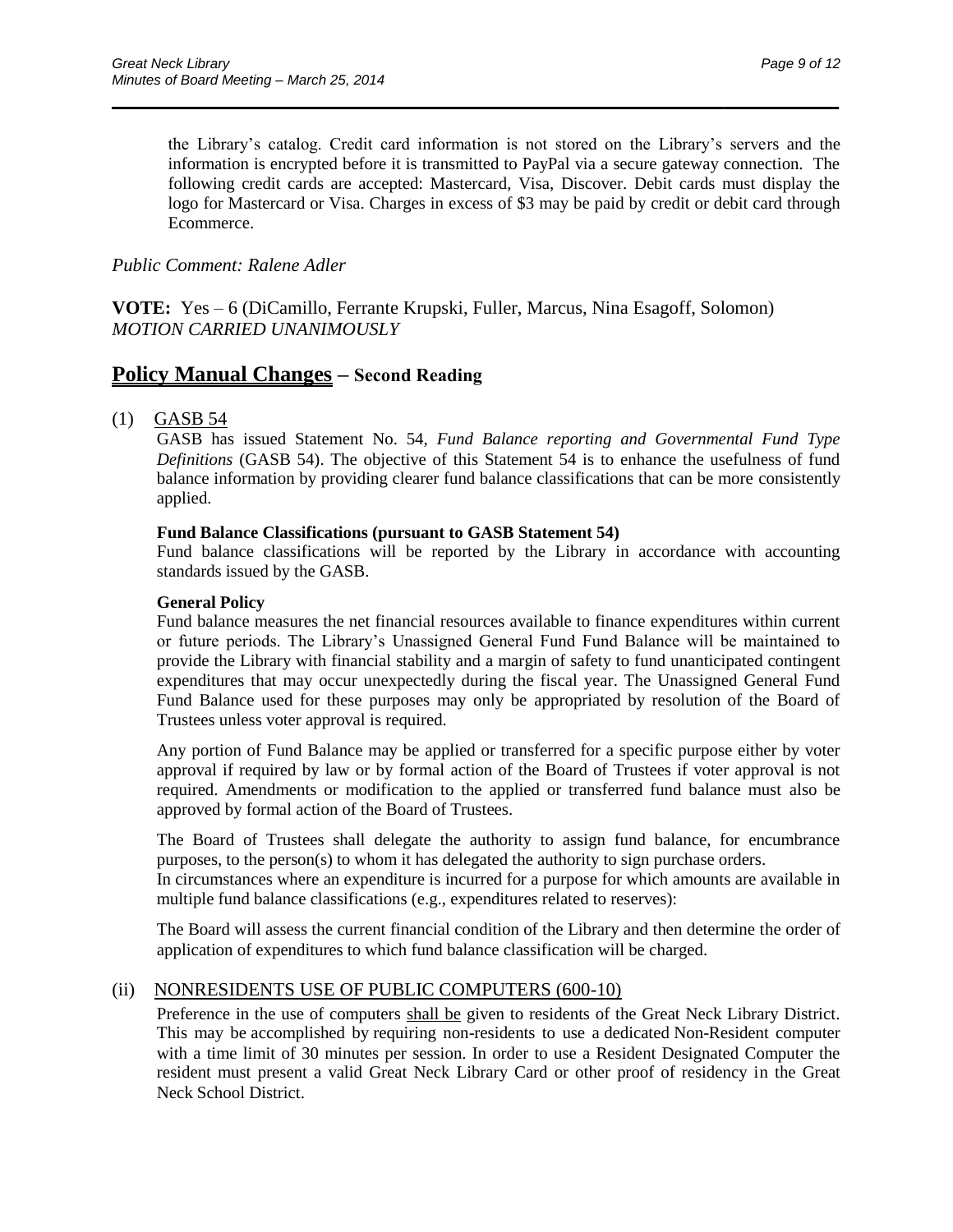If a Resident Designated Computer is available, a nonresident may use the Resident Designated Computer until such time as a resident requests the use of the computer. In order to accommodate the resident's request, the non-resident user will be given a maximum of ten minutes to complete all work on the computer and relinquish the computer to the resident.

 $\overline{\phantom{a}}$  , and the contract of the contract of the contract of the contract of the contract of the contract of the contract of the contract of the contract of the contract of the contract of the contract of the contrac

### (iii) ADMISSION TO PROGRAMS (900-20)

To insure the health and safety of our patrons and staff at programs in which a large attendance is anticipated, advanced registration tickets will be distributed in the following preferential order:

- 1. Great Neck Library Card Holders
- 2. Great Neck Library District Resident
- 3. Nonresidents on an equal basis.

Library personnel in charge of supervising the library program will not admit anyone beyond the capacity of the meeting room.

Doors will be opened for seating one-half hour prior to starting time. Seating will be on a firstcome, first-serve basis and seats may not be reserved

The Great Neck Library Director or his or her designee may determine that the issuance of admission tickets to Great Neck Library will be required for programs which seem likely to attract overflow crowds. Such tickets will be available at least one week prior to the program and will be valid until ten (10) minutes prior to the scheduled start of the program at which time others will be admitted as space permits

## (iv) CHILDREN'S PROGRAMS (900-30)

The Department Head for Children's Services is responsible for the formulation and supervision of all children's programs. These plans are reviewed by the Library Director or his or her designee may be limited to specific age or grade level groups. Advanced tickets will be limited to Great Neck Library cardholders. If space permits, Great Neck Library District residents will be admitted next, and finally, non-residents. Any attendee creating a disturbance will be asked to leave the program.

President DiCamillo said there are some punctuation marks in the documents above that are misplaced. The Interim Direction has some more changes to the admission to program policies. Trustee Solomon also had some changes to 900-20 and 900-30 and she was asked to forward them to the Interim Director.

# **NEW BUSINESS**

# **Retirement Incentive**

The Personnel Committee is recommending that the Board of Trustees approve a retirement incentive for all eligible staff for the year 2014. This incentive would be announced on March 26 and any interested staff would have until July 15, 2014, to express his/her interest in participating.

All staff, full time or part time, who have been continuously employed by the Great Neck Library for at least 15 years and who will be aged 55 or higher as of 12/31/14 qualify.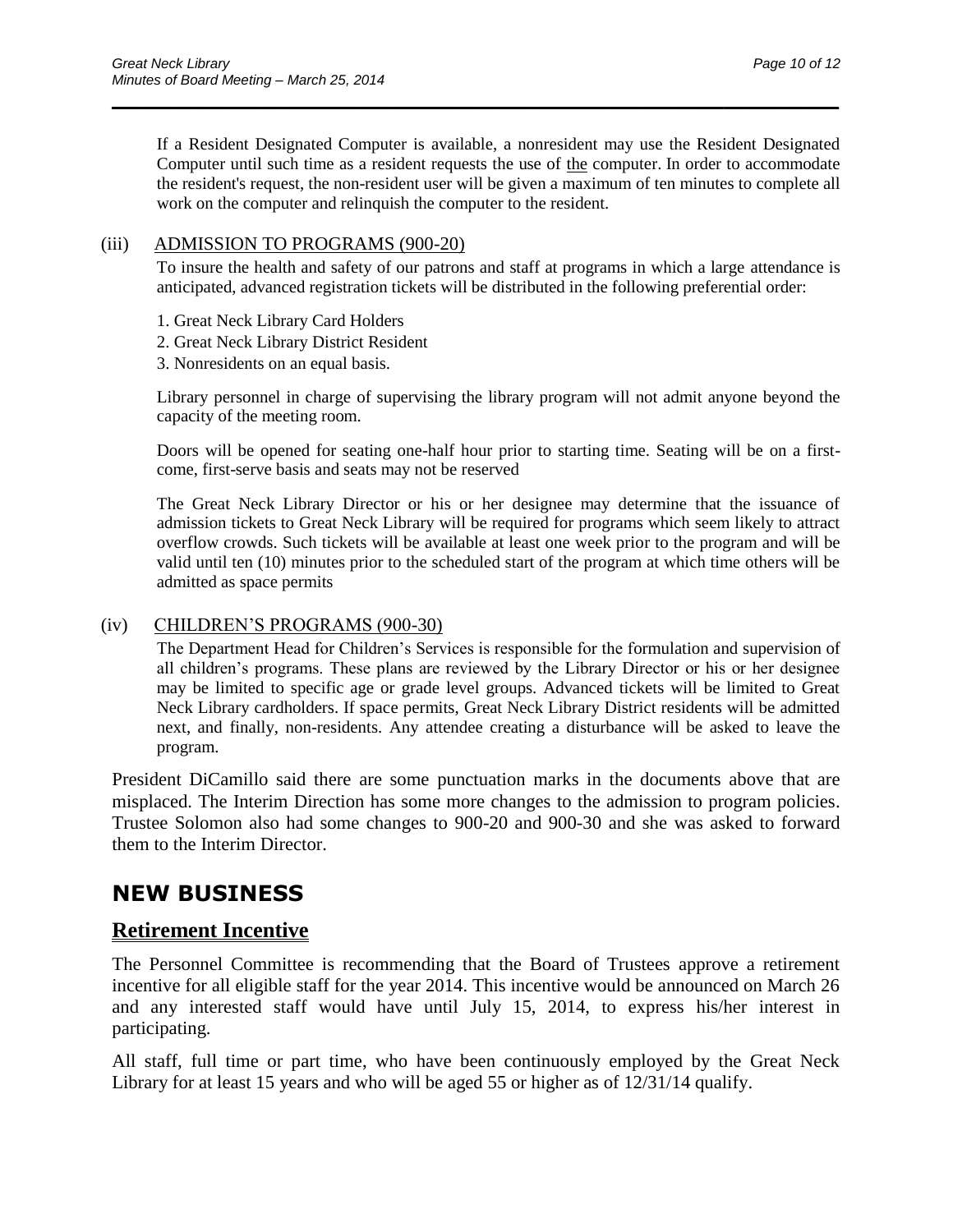## **Upon motion by Varda Solomon and seconded by Joel Marcus, and after discussion, it was therefore,**

 $\overline{\phantom{a}}$  , and the contract of the contract of the contract of the contract of the contract of the contract of the contract of the contract of the contract of the contract of the contract of the contract of the contrac

**RESOLVED**, that the Great Neck Library Board of Trustees authorize a Retirement Incentive of three months' pay for all staff, full and part time, who have been continuously employed by the Great Neck Library since January 1, 2000, and who will be aged 55 or more as of December 31, 2014. [Memo attached]

Mr. Zitofsky responding to questions from the public stated that 35 out of 140 employees are eligible and that savings would amount to \$878,500 through June 30, 2015, should all 35 employees accept the incentive and provided there were no new individuals hired.

*Public Comment: Ralene Adler, Karen Rubin*

VOTE: Yes – 6 (DiCamillo, Ferrante Krupski, Fuller, Marcus, Nina Esagoff, Solomon) *MOTION CARRIED UNANIMOUSLY*

# **RFP For Professional Services for Moving and Storage**

**Upon motion by Janet Nina Esagoff and seconded by Francine Ferrante Krupski, and after discussion, it was,**

> **RESOLVED,** that the Great Neck Library Board of Trustees authorize the Interim Library Director to create an RFP for professional Services for the moving and storage of library material during the renovation of the Main Building for Board approval at an April Board meeting.

*Public Comment: Ralene Adler*

**VOTE:** Yes – 6 (DiCamillo, Ferrante Krupski, Fuller, Marcus, Nina Esagoff, Solomon) *MOTION CARRIED UNANIMOUSLY*

## **Excess Equipment**

**Upon motion by Francine Ferrante Krupski and seconded by Varda Solomon, and after discussion, it was,**

> **RESOLVED,** that the Great Neck Library Board of Trustees declare the items listed on the schedule from the Computer Department dated March 2014, excessed and authorize the Interim Director to dispose of same in an appropriate manner.

**VOTE:** Yes – 6 (DiCamillo, Ferrante Krupski, Fuller, Marcus, Nina Esagoff, Solomon) *MOTION CARRIED UNANIMOUSLY*

*The item below was added to the agenda:*